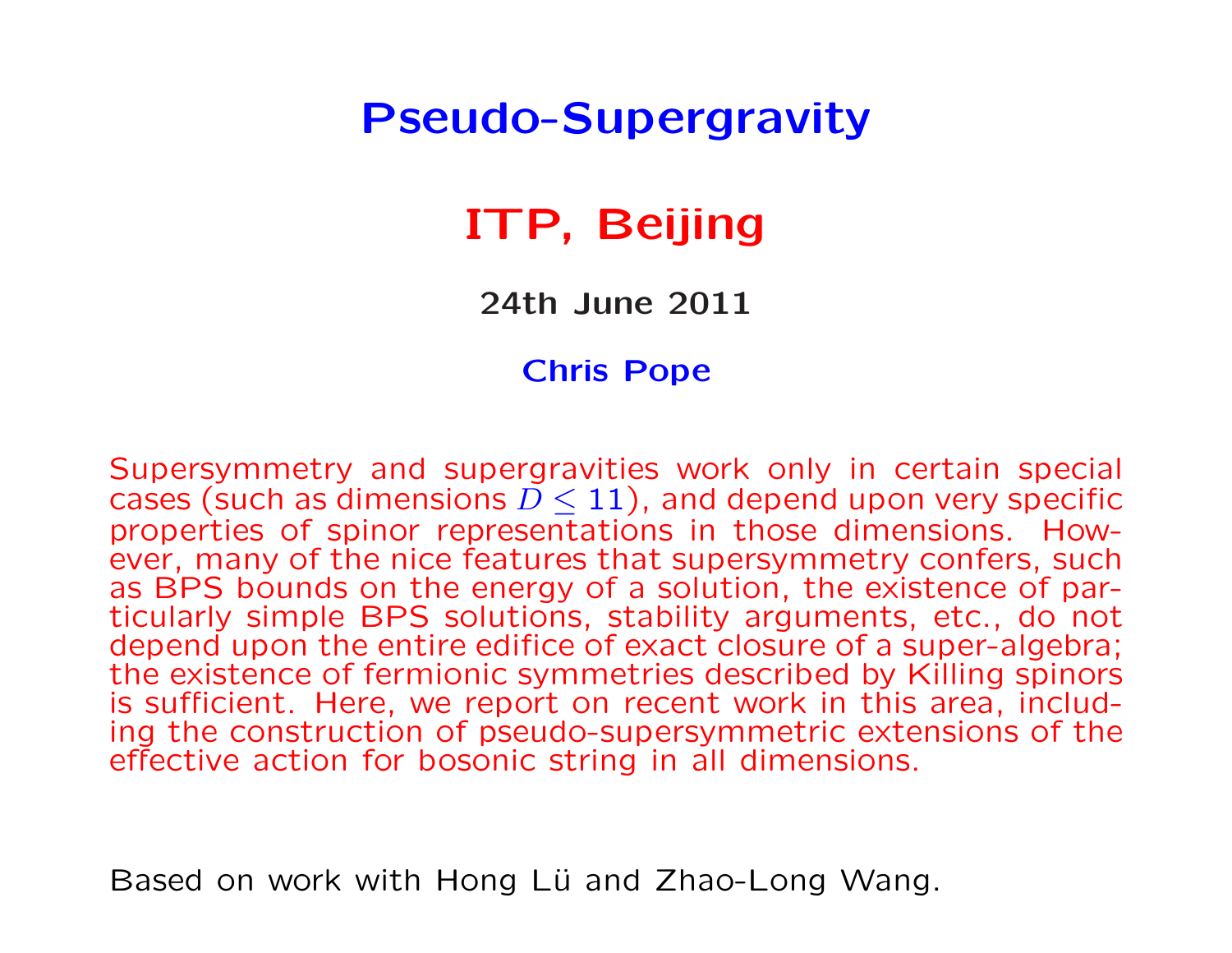Uses for Supersymmetry–E.g.  $D = 11$  Supergravity

•  $D = 11$  supergravity is of the form

$$
e^{-1}\mathcal{L} = R - \frac{1}{48}F^{\mu\nu\rho\sigma}F_{\mu\nu\rho\sigma} + F \wedge F \wedge A + \frac{1}{2}\bar{\psi}_{\mu}\Gamma^{\mu\nu\rho}D_{\nu}\psi_{\rho} + \cdots
$$

(omitting quartic fermions). Supersymmetry is

$$
\delta \psi_{\mu} = D_{\mu} \epsilon + \frac{1}{12} \Big( F^{\nu \rho \sigma \lambda} \Gamma_{\mu \nu \rho \sigma \lambda} - \frac{1}{12} F_{\mu \nu \rho \sigma} \Gamma^{\nu \rho \sigma} \Big) \epsilon \,,
$$
\n
$$
\delta e_{\mu}^{a} = \frac{1}{4} \bar{\psi}_{\mu} \Gamma^{a} \epsilon \,,
$$
\n
$$
\delta A_{\mu \nu \rho} = \bar{\psi}_{\left[\mu \right] \Gamma_{\nu \rho}\right] \epsilon \,.
$$

where again we have omitted higher-order fermion terms.

• Associated with the supersymmetry is a super-algebra, which is a fermionic extension of the  $P_\mu$  and  $M_{\mu\nu}$  Poincaré algebra with supercharges  $Q_{\alpha}$  satisfying anticommutation relations

 ${Q, Q} = C\Gamma^{\mu} P_{\mu} + C\Gamma^{\mu\nu} Z_{\mu\nu} + C\Gamma^{\mu_1 \cdots \mu_5} Z_{\mu_1 \cdots \mu_5}$ 

• From this one derives energy inequalities (Bogo'molny bounds)

$$
M \ge |Z_{12}|
$$
, or  $M \ge |Z_{12345}|$ 

where equality saturated for supersymmetric states  $|Q_{\alpha}|=0$ which have mass equal to central charge (membrane or 5 brane charge).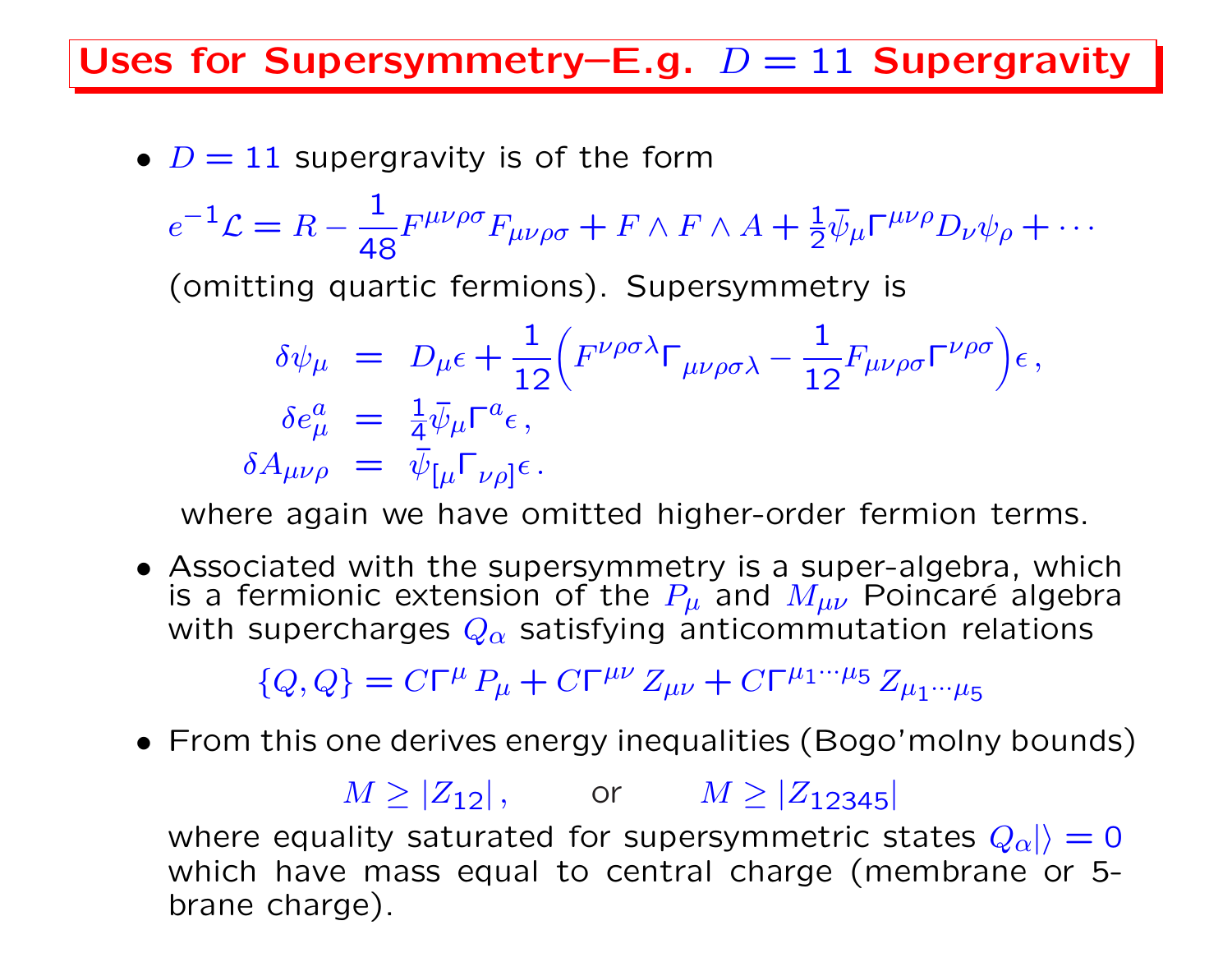#### Membrane and 5-Brane Solutions

• At the field theory level, these BPS states correspond to bosonic solutions of  $D = 11$  supergravity for which  $\delta \psi_{\mu} = 0$ . Requiring Killing Spinors satisfying

$$
D_{\mu}\epsilon+\frac{1}{12}\left(F^{\nu\rho\sigma\lambda}\Gamma_{\mu\nu\rho\sigma\lambda}-\frac{1}{8}F_{\mu\nu\rho\sigma}\Gamma^{\nu\rho\sigma}\right)\epsilon=0
$$

gives equations involving only first-order derivatives of  $g_{\mu\nu}$  and  $A_{\mu\nu\rho}$ , rather than the second-order derivatives in the equations of motion.

• For example, the membrane ansatz

 $ds_{11}^2 = e^{2A(\vec{y})} dx^{\mu} dx_{\mu} + e^{2B(\vec{y})} d\vec{y} \cdot d\vec{y}, \quad A_{\mu\nu\rho} = f \epsilon_{\mu\nu\rho}$ 

gives first-order equations for  $A$ ,  $B$  and  $f$ , giving rise to the BPS multi-membranes of Duff & Stelle:

 $ds_{11}^2 = H^{-2/3} dx^{\mu} dx_{\mu} + H^{1/3} d\vec{y} \cdot d\vec{y}, \qquad A_{\mu\nu\rho} = H^{-1} \epsilon_{\mu\nu\rho}$ 

where  $H$  is any harmonic function on the eight-dimensional transverse space of the  $\vec{y}$  coordinates.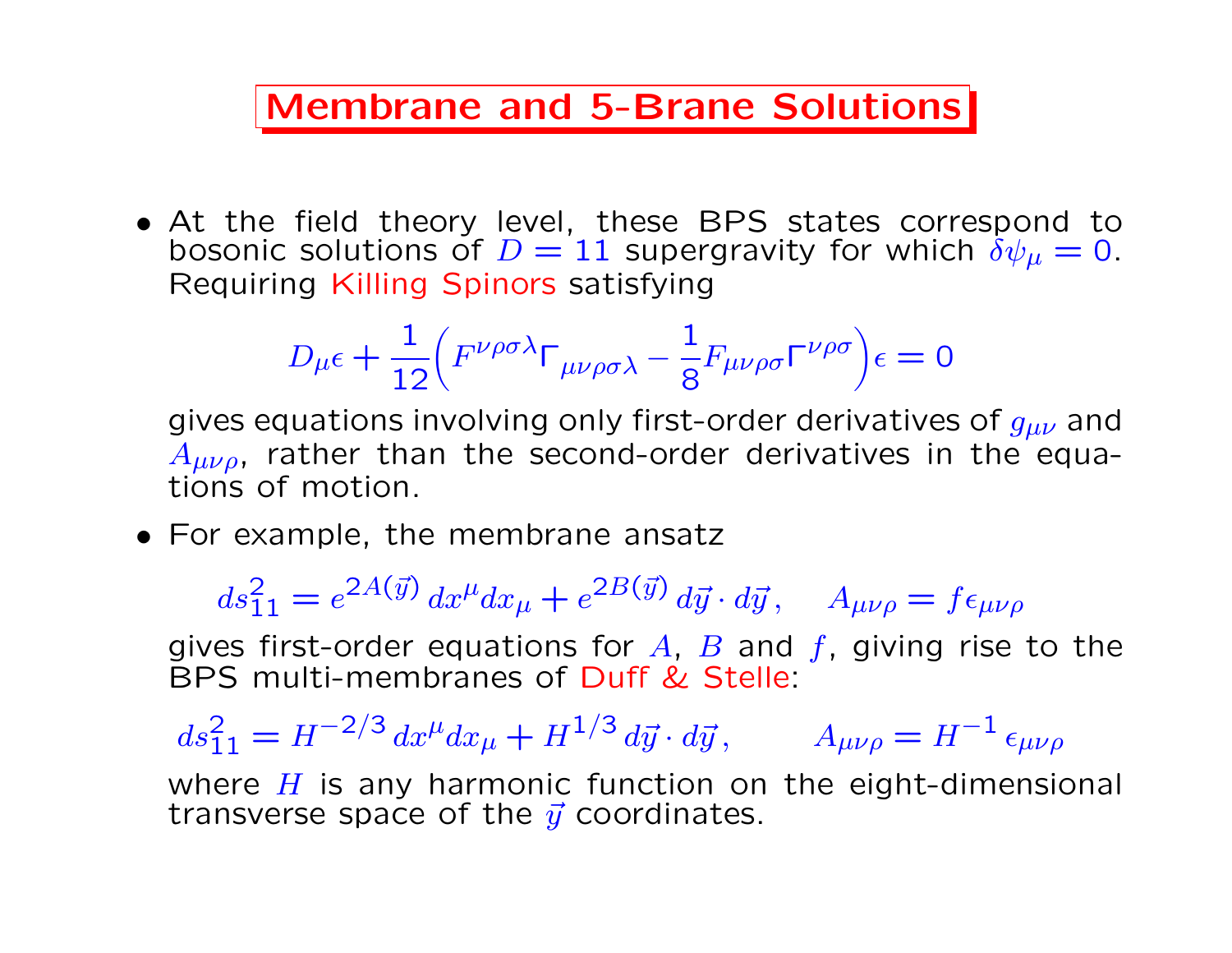# Consistent Reduction on  $S^7$

- Supersymmetry, and the existence of Killing spinors, also play an important role in the consistency of the  $S^7$  reduction of  $D = 11$  supergravity. The Killing spinors of the AdS<sub>4</sub>  $\times S^7$ vacuum played a central role in the proof of consistency by de Wit & Nicolai.
- The  $S^7$  reduction is one of the few examples of a consistent Pauli sphere reduction, where the fields in the reduced theory include the gauge bosons of the isometry group of the sphere.
- A key test: Reduction ansatz for the  $SO8$  gauge fields:

$$
d\hat{s}_{11}^{2} = ds_{4}^{2} + (dy^{m} + K_{I}^{m} A_{\mu}^{I} dx^{\mu})^{2},
$$
  

$$
\hat{F}_{\mu\nu\rho\sigma} = 3m\epsilon_{\mu\nu\rho\sigma}, \qquad \hat{F}_{\mu\nu mn} = F_{\mu\nu}^{I} \nabla_{[m} K_{n]}^{I}
$$

Plug into the  $D = 11$  field equations:

$$
R_{\mu\nu} - \frac{1}{2} R g_{\mu\nu} - 12m^2 g_{\mu\nu} =
$$
  

$$
(K_{Im} K_J^m + \frac{1}{m^2} \nabla_m K_{In} \nabla^m K_J^n) (F_{\mu\rho}^I F_{\nu}^J{}^{\rho} - \frac{1}{4} F_{\rho\sigma}^I F^J{}^{\rho\sigma} g_{\mu\nu})
$$

which only make sense if the Killing vectors  $K_I^m$  on  $S^7$  satisfy the "miraculous" identity

$$
K_{Im}K_{J}^{m} + \frac{1}{m^{2}} \nabla_{m}K_{I n} \nabla^{m}K_{J}^{n} = \delta_{IJ}
$$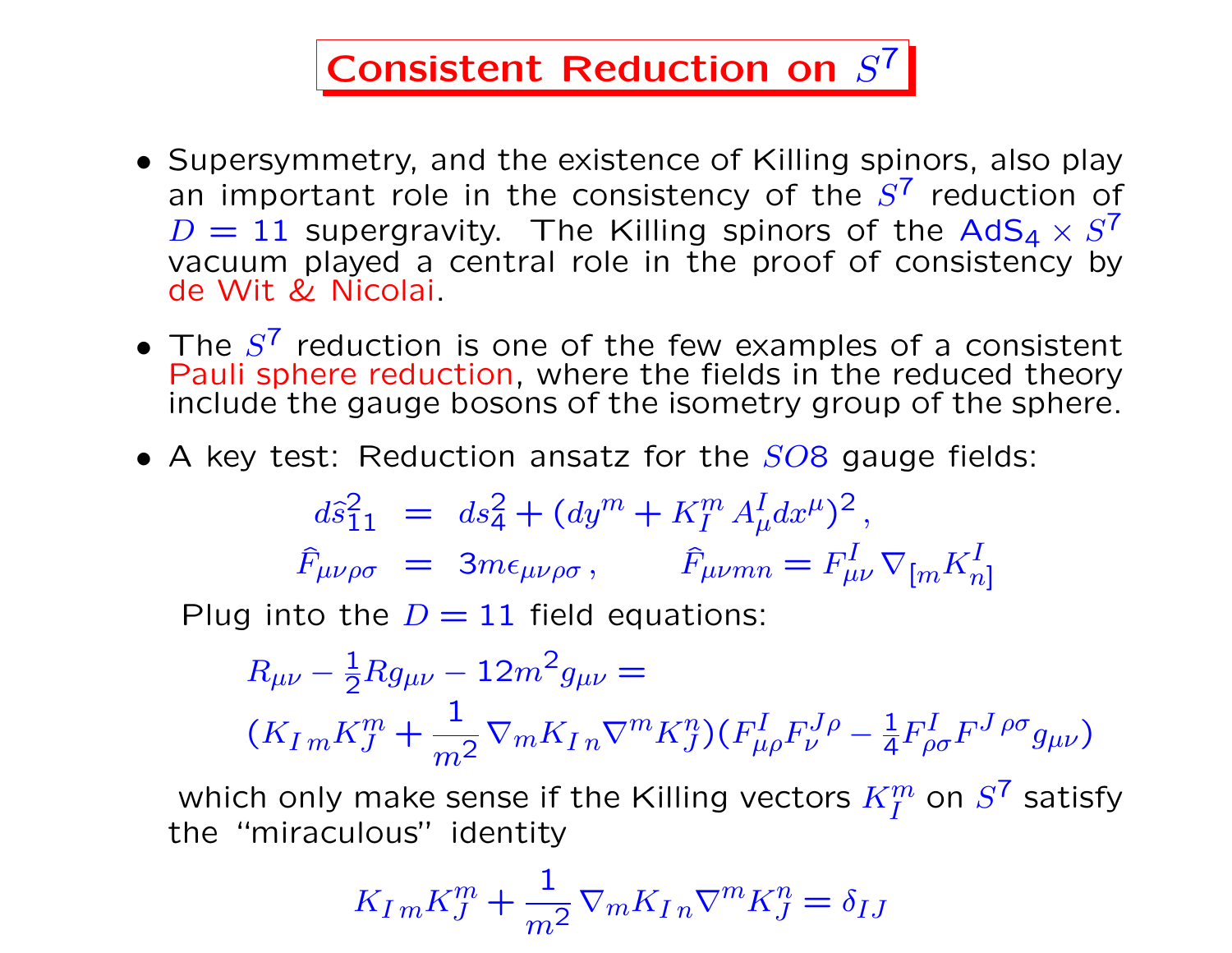Consistent Pauli Sphere Reductions

• Proof is trivial after writing the Killing vectors in terms of the eight Killing spinors on  $S^7$  satisfying  $\overline{D_m \eta_i} - \frac{i}{2} m \Gamma_m \eta_i = 0$ , as

 $K_I^m \leftrightarrow K_{[ij]}^m = \bar{\eta}_i \Gamma_m \eta_j$ 

• Although it is clearly not a coincidence that almost all the known consistent Pauli sphere reductions occur in supergravity theories, this cannot be the whole story since we also know of the remarkable consistent  $S^3$  and  $S^{D-3}$  reductions of the effective theory of the bosonic string,

$$
e^{-1}\mathcal{L} = R - \frac{1}{2}(\partial\phi)^2 - \frac{1}{12}e^{a\phi}F^{\mu\nu\rho}F_{\mu\nu\rho}, \qquad a^2 = \frac{8}{D-2}
$$

in any dimension D, in which all the  $SO(4)$  or  $SO(D-2)$ gauge bosons are retained.

- This provides one motivation for suspecting that there may exist a "pseudo-supersymmetry" of the effective action of the bosonic string in any dimensions  $D$ , which could be sufficient to explain the consistency of the sphere reductions without requiring the entire edifice of supersymmetry.
- Pseudo-supersymmetry would be a symmetry of an extended action with fermions added, provided one looks only up to quadratic order in fermions.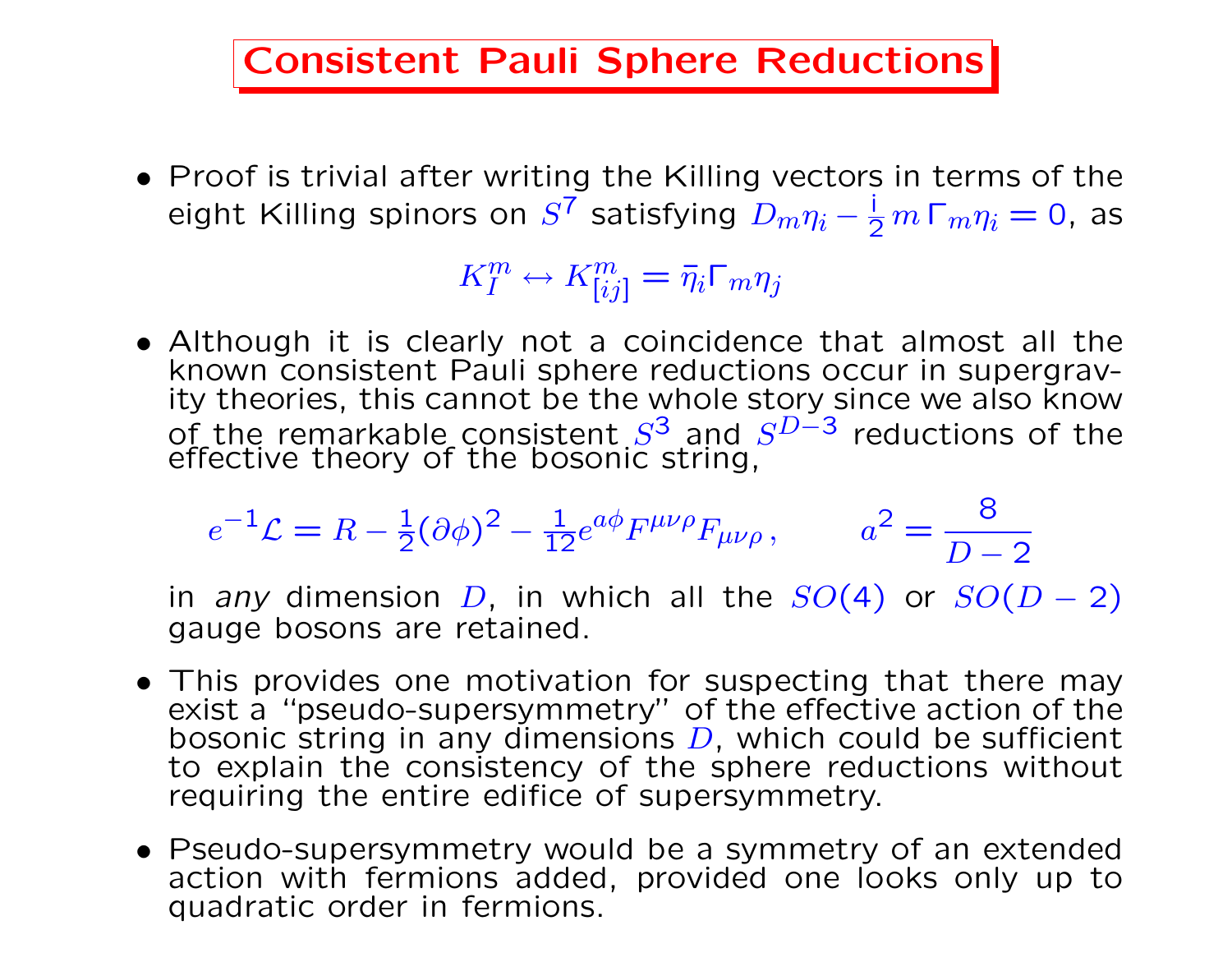#### Pseudo-Supersymmetric Extension of Pure Gravity

• A very simple example is the pseudo-supersymmetric extension of pure  $D$ -dimensional gravity. The motivation here is that amongst the Ricci–flat solutions of pure gravity, there is a subset that admits Killing spinors; for example, Calabi-Yau spaces or pp-wave solutions (special holonomy). Inspired by what we know from pure  $D = 4$  supergravity, we therefore propose a pure  $D$ -dimensional pseudo-supergravity:

# $e^{-1}\mathcal{L} = R + \frac{1}{2}\bar{\psi}_{\mu}\Gamma^{\mu\nu\rho}D_{\nu}\psi_{\rho}$

• Action is invariant under pseudo-supersymmetry:

$$
\delta \psi_\mu = D_\mu \epsilon \,, \qquad \delta e^a_\mu = \frac{1}{4} \bar{\psi}_\mu \Gamma^a \epsilon \,.
$$

That is to say, the  $\delta e^a_\mu$  variation of  $eR$  cancels the  $\delta \psi_\mu$  variation of the "gravitino" kinetic term.

- The symmetry fails beyond the quadratic order in fermions; that is, it is not possible to cancel the quartic fermion terms coming from the  $e^a_\mu$  variation of the gravitino kinetic term by adding higher-order fermion corrections (except in the special case  $D = 4$  of ordinary supergravity).
- Nonetheless, this extended theory allows us to find pseudosupersymmetric solutions, namely Ricci-flat spaces where in addition  $\delta\psi_{\mu}=0$ , i.e. special-holonomy spaces.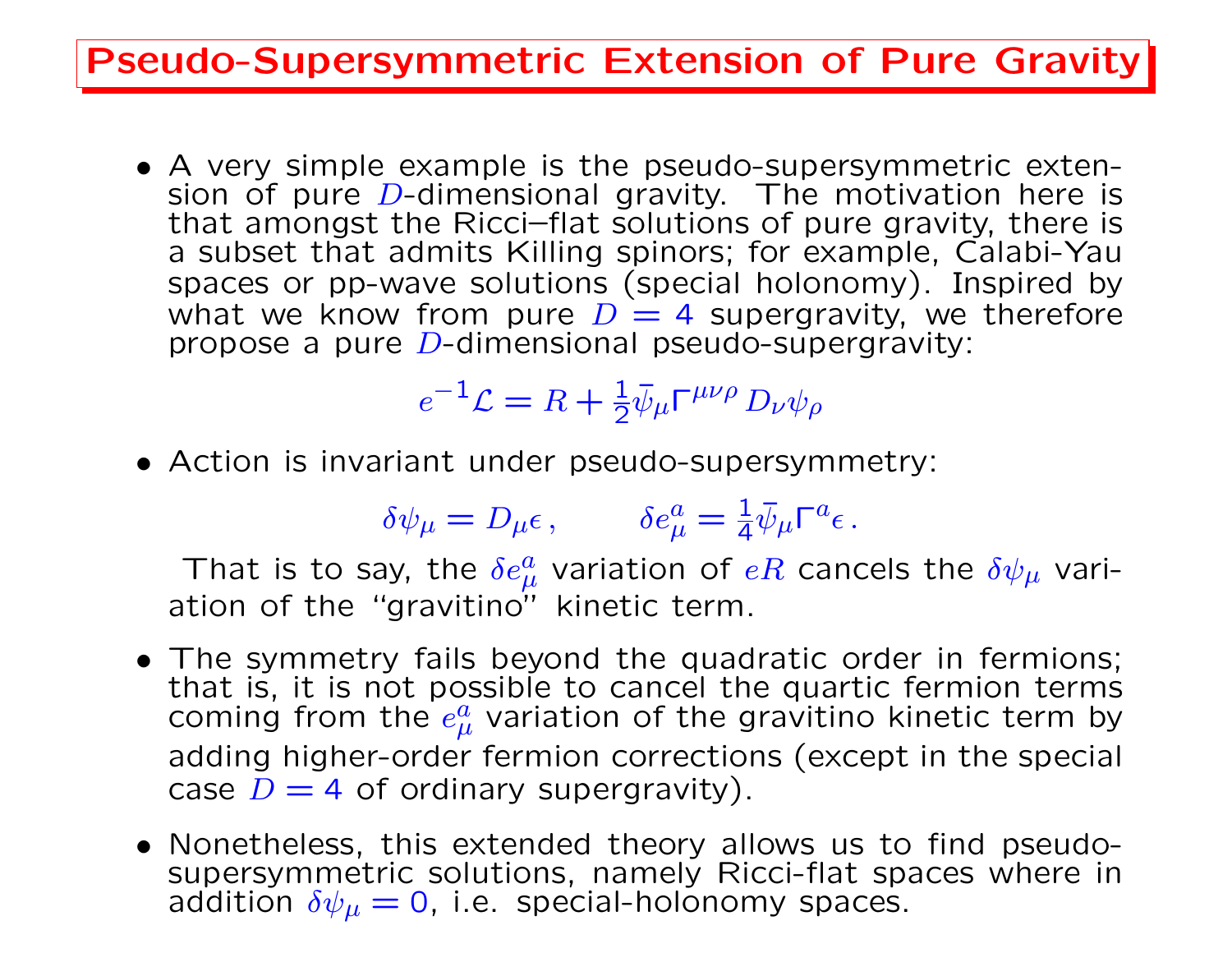#### Irreducible Spinors in  $D$  Dimensions

- In dimensions 0, 1, 2, 3 and 4 mod 8, spinors can be Majorana, meaning their Majorana and Dirac conjugates are the same:  $\bar{\psi} = \psi^T C = \psi^\dagger \Gamma_0$ . When there is a Majorana representation,  $C\Gamma^{\mu}$  and  $C\Gamma^{\mu\nu\rho}$  are symmetric in their spinor indices, meaning that fermionic kinetic terms  $\frac{1}{2}\bar{\psi}\Gamma^{\mu}D_{\mu}\psi$  and 1  $\frac{1}{2}\bar{\psi}_\mu\Gamma^{\mu\nu\rho}\,D_\nu\psi_\rho$  are non-trivial for anticommuting Majorana spinors.
- There are no Majorana representations in dimensions 5, 6 or 7 mod 8. Instead, one can double up the spinors by adding an  $Sp(2)$  doublet index, and now  $\bar{\psi}_i = \epsilon^{ij} \psi_j^T C = \psi_i^\dagger \Gamma_0$ . In these cases where symplectic-Majorana representations exist,  $C\Gamma^{\mu}$  and  $C\Gamma^{\mu\nu\rho}$  are instead antisymmetric. This is just what is needed to make the kinetic terms  $\frac{1}{2} \epsilon_{ij} \bar{\psi}^i \Gamma^\mu D_\mu \psi^j$  and 1  $\frac{1}{2}\epsilon_{ij}\bar{\psi}^i_{\mu}\Gamma^{\mu\nu\rho}\,D_{\nu}\psi^j_{\rho}$  non-trivial for anti-commuting symplectic-Majorana spinors.
- With the understanding that for the symplectic-Majorana cases the notation  $\frac{1}{2}\bar{\psi}\Gamma^{\mu}D_{\mu}\bar{\psi}$  means  $\frac{1}{2}\epsilon_{ij}\bar{\psi}^{i}\Gamma^{\mu}D_{\mu}\psi^{j}$ , etc., the Lagrangian we wrote for simple pseudo-supergravity is applicable in any spacetime dimensions D, with  $\psi_{\mu}$  being Majorana or symplectic-Majorana as appropriate.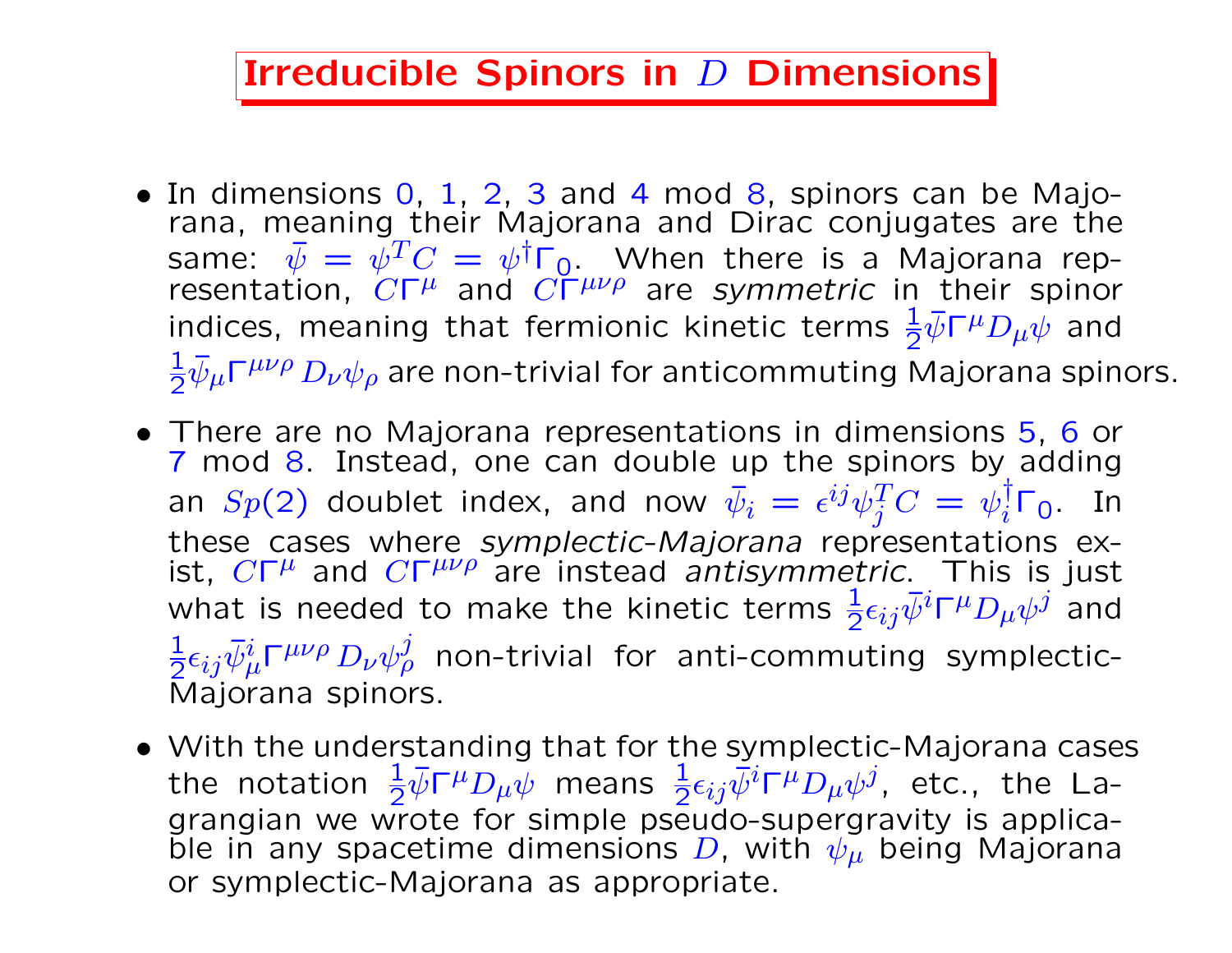#### Irreducible Spinors in  $D$  Dimensions

The symmetries of  $C\Gamma^{(n)}$ , where  $\Gamma^{(n)}$  denotes  $\Gamma^{\mu_1\cdots\mu_n}$ , are summarised in the table. The parameter  $\beta$  characterises the symmetry of  $\Gamma_{\mu}$ , thus

> $\mathsf{\Gamma}_n^T$  $T_\mu^T = \beta \, C \Gamma_\mu C^{-1}$

The table shows when Majorana (M) or symplectic-Majorana (S-M) representations occur in every dimension.

| mod 8<br>D     | $\left( 0\right)$<br>CT   | $\boldsymbol{\gamma}$     | (2)                     | (3)<br>$\gamma$              | (4)                       | (5)                       | Spinor | $\beta$   |
|----------------|---------------------------|---------------------------|-------------------------|------------------------------|---------------------------|---------------------------|--------|-----------|
|                | S                         | S                         | А                       | $\boldsymbol{\mathsf{A}}$    | S                         | S                         | M      | $+1$      |
|                | S                         | $\boldsymbol{\mathsf{A}}$ | A                       | S                            | S                         | $\bm{\mathsf{A}}$         | $S-M$  |           |
| 1              | S                         | S                         | $\mathsf{A}$            | $\boldsymbol{\mathsf{A}}$    | S                         | S                         | M      | $+1$      |
| $\overline{2}$ | S                         | S                         | $\overline{\mathsf{A}}$ | $\overline{\bm{\mathsf{A}}}$ | S                         | S                         | M      | $+$       |
|                | $\bm{\mathsf{A}}$         | S                         | S                       | $\bm{\mathsf{A}}$            | А                         | S                         | M      |           |
| 3              | $\boldsymbol{\mathsf{A}}$ | S                         | S                       | $\boldsymbol{\mathsf{A}}$    | $\boldsymbol{\mathsf{A}}$ | S                         | M      |           |
| 4              | $\bigwedge$               | S                         | S                       | $\overline{\mathsf{A}}$      | $\overline{\mathsf{A}}$   | S                         | M      |           |
|                | $\bm{\mathsf{A}}$         | A                         | S                       | S                            | $\boldsymbol{\mathsf{A}}$ | $\boldsymbol{\mathsf{A}}$ | $S-M$  |           |
| 5              | $\overline{\mathsf{A}}$   | $\boldsymbol{\mathsf{A}}$ | S                       | S                            | $\overline{\mathsf{A}}$   | $\mathsf{A}$              | $S-M$  | $\rm{+1}$ |
| 6              | $\bm{\mathsf{A}}$         | $\bigwedge$               | S                       | S                            | $\overline{\mathsf{A}}$   | $\overline{\mathsf{A}}$   | $S-M$  | $+1$      |
|                | S                         | A                         | А                       | S                            | S                         | $\bm{\mathsf{A}}$         | $S-M$  |           |
| 7              | S                         | $\bm{\mathsf{A}}$         | А                       | S                            | S                         | $\boldsymbol{\mathsf{A}}$ | $S-M$  |           |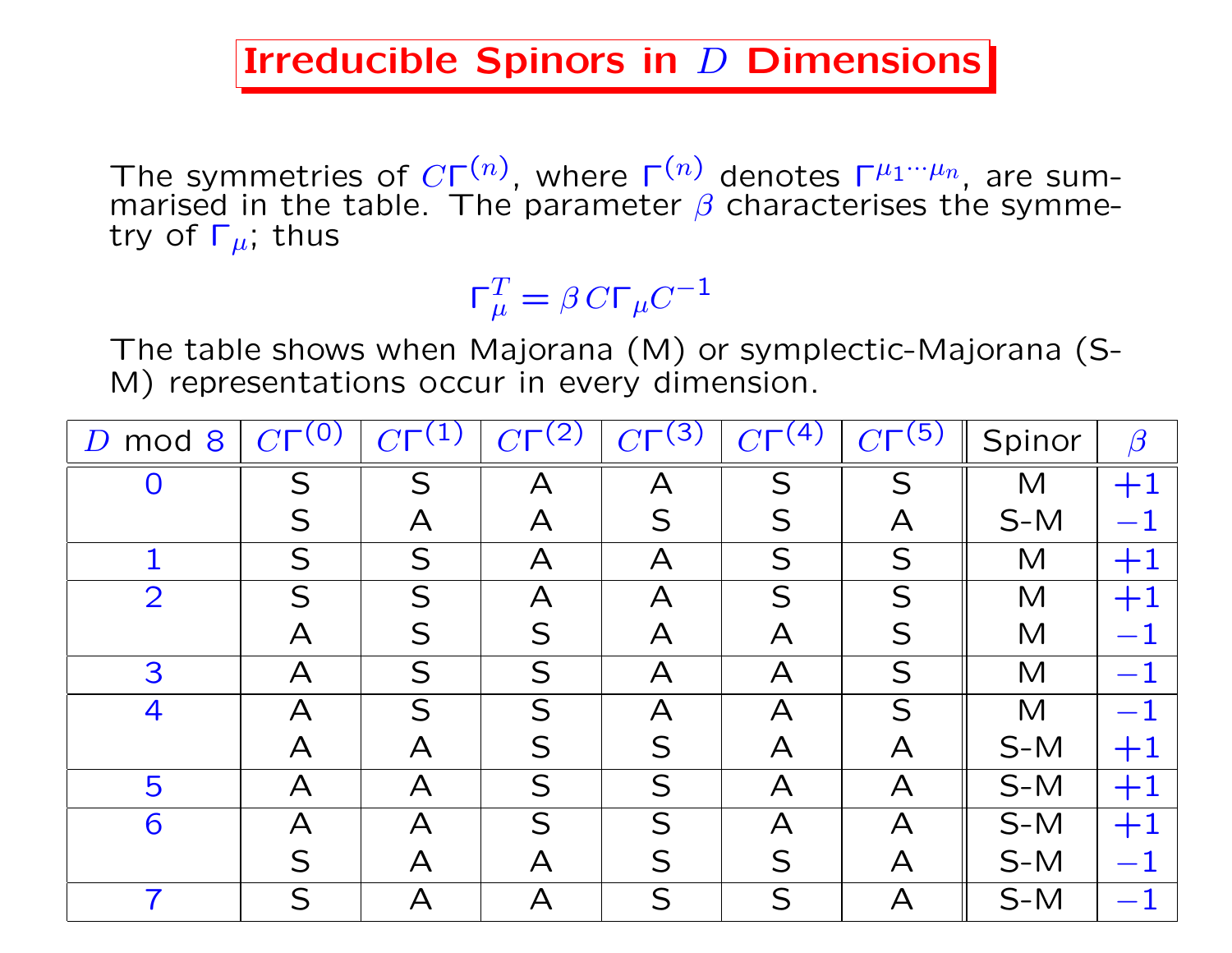#### Pseudo-super Extension of the Bosonic String

• Now we turn to the pseudo-supersymmetric extension of the effective action for the bosonic string in  $D$  dimensions. By looking at the  $D = 10$  case where we know an actual super extension exists, we are led to propose, in  $D$  dimensions,

$$
e^{-1}\mathcal{L}_D = R - \frac{1}{2}(\partial\phi)^2 - \frac{1}{12}e^{a\phi}F^{\mu\nu\rho}F_{\mu\nu\rho} + \frac{1}{2}\bar{\psi}_{\mu}\Gamma^{\mu\nu\rho}D_{\nu}\psi_{\rho}
$$

$$
+ \frac{1}{2}\bar{\lambda}\mathcal{D}\lambda + e_1\bar{\psi}_{\mu}\Gamma^{\nu}\Gamma^{\mu}\lambda\partial_{\nu}\phi + e^{\frac{1}{2}a\phi}[e_2\bar{\psi}_{\mu}\Gamma^{\mu\nu\rho\sigma}\lambda_{\psi}\lambda + e_3\bar{\psi}^{\nu}\Gamma^{\rho}\psi^{\lambda} + e_4\bar{\psi}_{\mu}\Gamma^{\nu\rho\sigma}\Gamma^{\mu}\lambda + e_5\bar{\lambda}\Gamma^{\nu\rho\sigma}\lambda]F_{\nu\rho\sigma}
$$

with transformation rules

$$
\delta\psi_{\mu} = D_{\mu}\epsilon + e^{\frac{1}{2}a\phi} (c_1 \Gamma_{\mu\nu\rho\sigma} F^{\nu\rho\sigma} + c_2 F_{\mu\nu\rho} \Gamma^{\nu\rho}) \epsilon ,
$$
  
\n
$$
\delta\lambda = c_3 \left( (\Gamma^{\mu}\partial_{\mu}\phi) \epsilon + \frac{a}{12} e^{\frac{1}{2}a\phi} \Gamma^{\mu\nu\rho} F_{\mu\nu\rho} \epsilon \right),
$$
  
\n
$$
\delta e_{\mu}^{a} = \frac{1}{4} \bar{\psi}_{\mu} \Gamma^{a} \epsilon, \qquad \text{so} \quad \delta g_{\mu\nu} = \frac{1}{2} \bar{\psi}_{(\mu} \Gamma_{\nu)} \epsilon ,
$$
  
\n
$$
\delta\phi = c_4 \bar{\epsilon}\lambda ,
$$
  
\n
$$
\delta A_{\mu\nu} = \bar{\epsilon} \left[ c_5 \Gamma_{[\mu} \psi_{\nu]} + c_6 \Gamma_{\mu\nu} \lambda \right] e^{-\frac{1}{2}a\phi},
$$

• There is indeed a solution for the constants  $e_i$  and  $c_i$  in all dimensions, such that we get a pseudo-supersymmetric action. The  $e_5$  term is absent in  $D = 10$ , but in general is  $e_5 = -(D-10)/(48(D-2)).$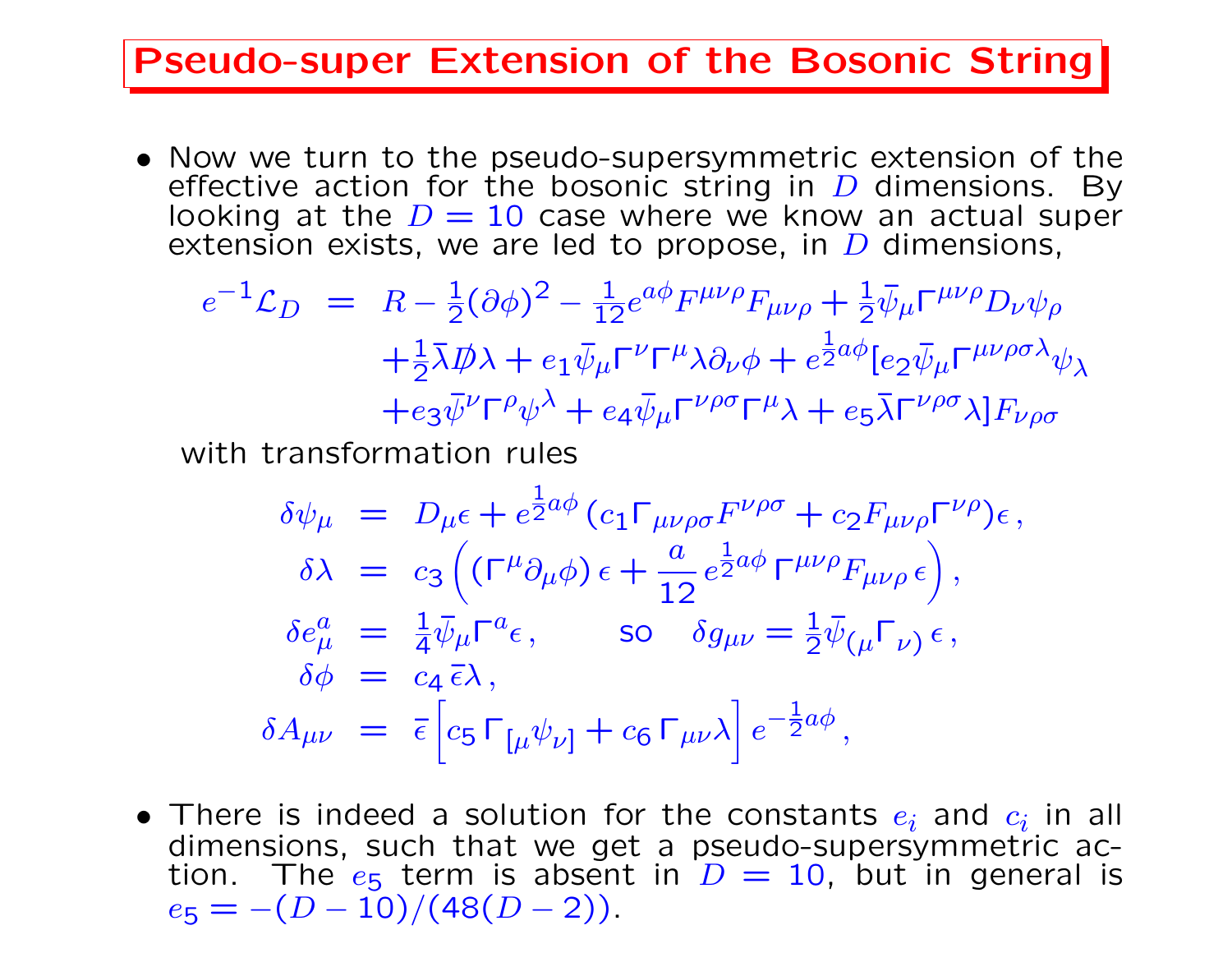### Addition of a Gauge Multiplet

- In ten dimensions,  $\mathcal{N} = 1$  supergravity can be coupled to an  $\mathcal{L} = 1$  Maxwell or Yang-Mills muliplet. We can generalise the pseudo-supersymmetric extension of the bosonic string to include a gauge multiplet too, in arbitrary dimensions D.
- For a Maxwell multiplet, with gauge potential  $A_{\mu}$ , we add a pseudo-gaugino  $\chi$ , generalise the 3-form field to  $F_{\mu\nu\rho} =$  $F_{\mu\nu\rho} - \frac{1}{2} A_{[\mu} \partial_{\nu} A_{\rho]}$ , and add to the Lagrangian

$$
e^{-1}\mathcal{L}_{\text{gauge}} = -\frac{1}{4}e^{\frac{a}{2}\phi}F^{\mu\nu}F_{\mu\nu} + \frac{1}{2}\bar{\chi}\mathcal{D}\chi + e_6 e^{\frac{a}{4}\phi}F^{\rho\sigma}\bar{\chi}\Gamma^{\mu}\Gamma_{\rho\sigma}\psi_{\mu} + e_7 e^{\frac{a}{4}\phi}F_{\mu\nu}\bar{\chi}\Gamma^{\mu\nu}\lambda + e_8 e^{\frac{a}{2}\phi}\tilde{F}_{\mu\nu\rho}\bar{\chi}\Gamma^{\mu\nu\rho}\chi.
$$

The transformation rules are

$$
\delta A_{\mu} = c_7 e^{-\frac{a}{4}\phi} \bar{\epsilon} \Gamma_{\mu} \chi, \qquad \delta \chi = c_8 e^{\frac{a}{4}\phi} F_{\mu\nu} \Gamma^{\mu\nu} \epsilon
$$

Previous transformation rule for  $A_{\mu\nu}$  is now augmented by

$$
\delta_{\text{extra}} A_{\mu\nu} = c_9 e^{-\frac{a}{4}\phi} \bar{\chi} \Gamma_{\mu} \epsilon A_{\nu}
$$

Additionally,  $F_{\mu\nu\rho}$  in the original extended string Lagrangian is replaced by  $F_{\mu\nu\rho}$ .

• We can indeed solve for the new  $e_i$  and  $c_i$  coefficients for all dimensions  $D$ . Generalisation to Yang-Mills straightforward.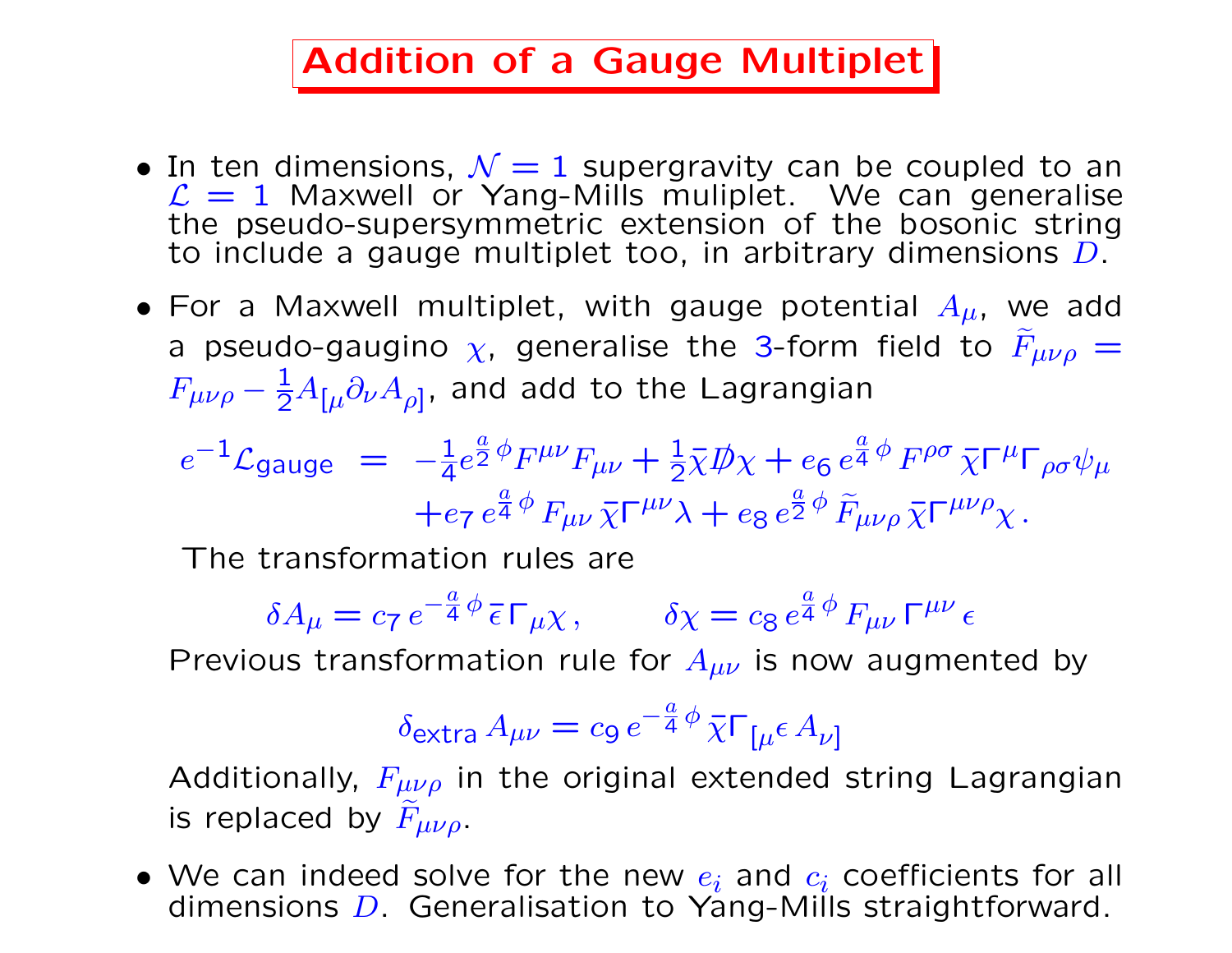### Curvature-squared Corrections

• In string theory, there are  $\alpha'$  corrections to the effective action, associated with quadratic and higher curvature terms. It was shown by Bergshoeff and de Roo that the supersymmetrisation of a  $R^{\mu\nu\rho\sigma}R_{\mu\nu\rho\sigma}$  (up to order  $\alpha'$ ) could be derived by the trick of treating the curvature tensor (with bosonic  $F_{\mu\nu\rho}$  torsion) as if it were an  $SO(1,9)$  Yang-Mills field. The results for the Yang-Mills multiplet can then be taken over, using the dictionary

$$
A_{\mu} \longrightarrow \omega_{\mu+}^{ab},
$$
  
\n
$$
F_{\mu\nu} \longrightarrow R_{\mu\nu}^{ab}(\omega_{+}),
$$
  
\n
$$
\chi \longrightarrow \psi^{ab},
$$

where  $\omega^{ab}_{\mu\pm}=\omega^{ab}_{\mu}\pm\frac{1}{2}F_{\mu}{}^{ab}$  are connections with torsion, and

$$
\psi_{ab} = D_a(\omega_-)\psi_b - D_b(\omega_-)\psi_a
$$

is the gravitino curvature.

• The same trick works for our pseudo-supersymmetric generalisations to arbitrary dimensions  $D$ .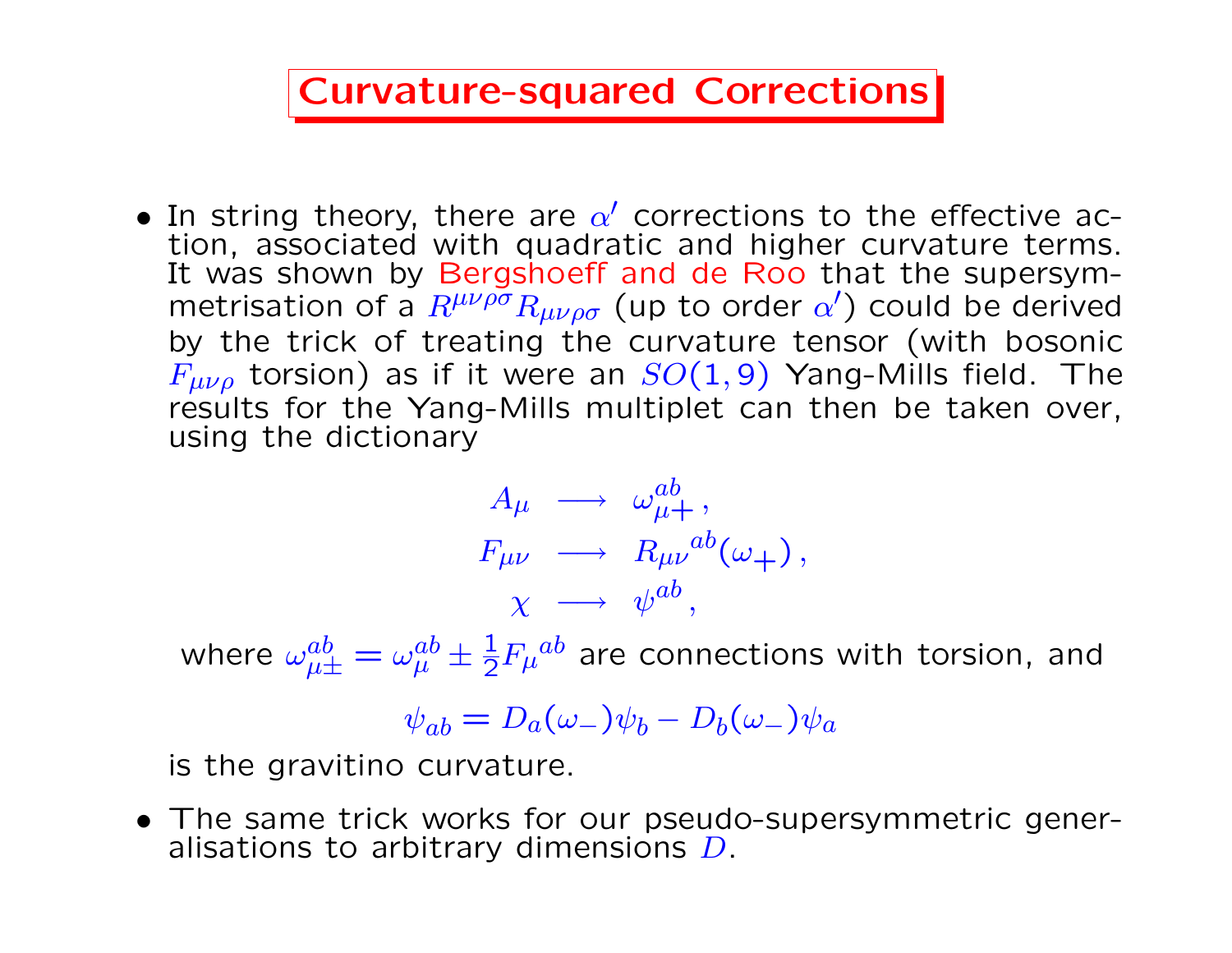### Conformal Anomaly Term

- Equations of motion for the fields in the bosonic string were derived by calculating beta functions, by Callan, Friedan, Martinec and Perry. In dimensions other than  $D = 26$ , there is a conformal anomaly that shows up as a dilaton potential term of the form  $-\frac{1}{2}m^2e^-$ 1  $\frac{1}{2}a\phi$  in the effective Lagrangian. This can be included in a consistent Pauli  $S^3$  or  $S^{D-3}$  reduction. Is it pseudo-supersymmetrisable?
- We find this is indeed possible. The required extra terms in the Lagrangian and transformation rules take the form

$$
e^{-1}\mathcal{L}_{\text{conf}} = -\frac{1}{2}m^2e^{-\frac{1}{2}a\phi} + e^{-\frac{1}{4}a\phi} \left[ e_9 \bar{\psi}_{\mu} \Gamma^{\mu\nu} \psi_{\nu} + e_{10} \bar{\lambda}\lambda + e_{11} \bar{\psi}_{\mu} \Gamma^{\mu} \lambda \right]
$$

and

$$
\delta_{\text{extra}} \psi_{\mu} = c_{10} e^{-\frac{1}{4} a \phi} \Gamma_{\mu} \epsilon, \qquad \delta_{\text{extra}} \lambda = c_{11} e^{-\frac{1}{4} a \phi} \epsilon.
$$

• As it stands, this only works for those dimensions and spinor representations where  $\beta = -1$ , since otherwise  $\bar{\psi}_{\mu} \Gamma^{\mu\nu} \psi_{\nu}$  and  $\overline{\lambda}\lambda$  vanish. For  $\beta = +1$  cases, we can double up all the fermions,  $\psi_{\mu} \rightarrow \psi_{\mu}^{\alpha}$ , etc., contract in all previous fermion bilinears with  $\delta_{\alpha\beta}$ , and in the new terms with  $\epsilon_{\alpha\beta}$ . (Very like the doubling to symplectic-Majorana when a Majorana representation does not exist.)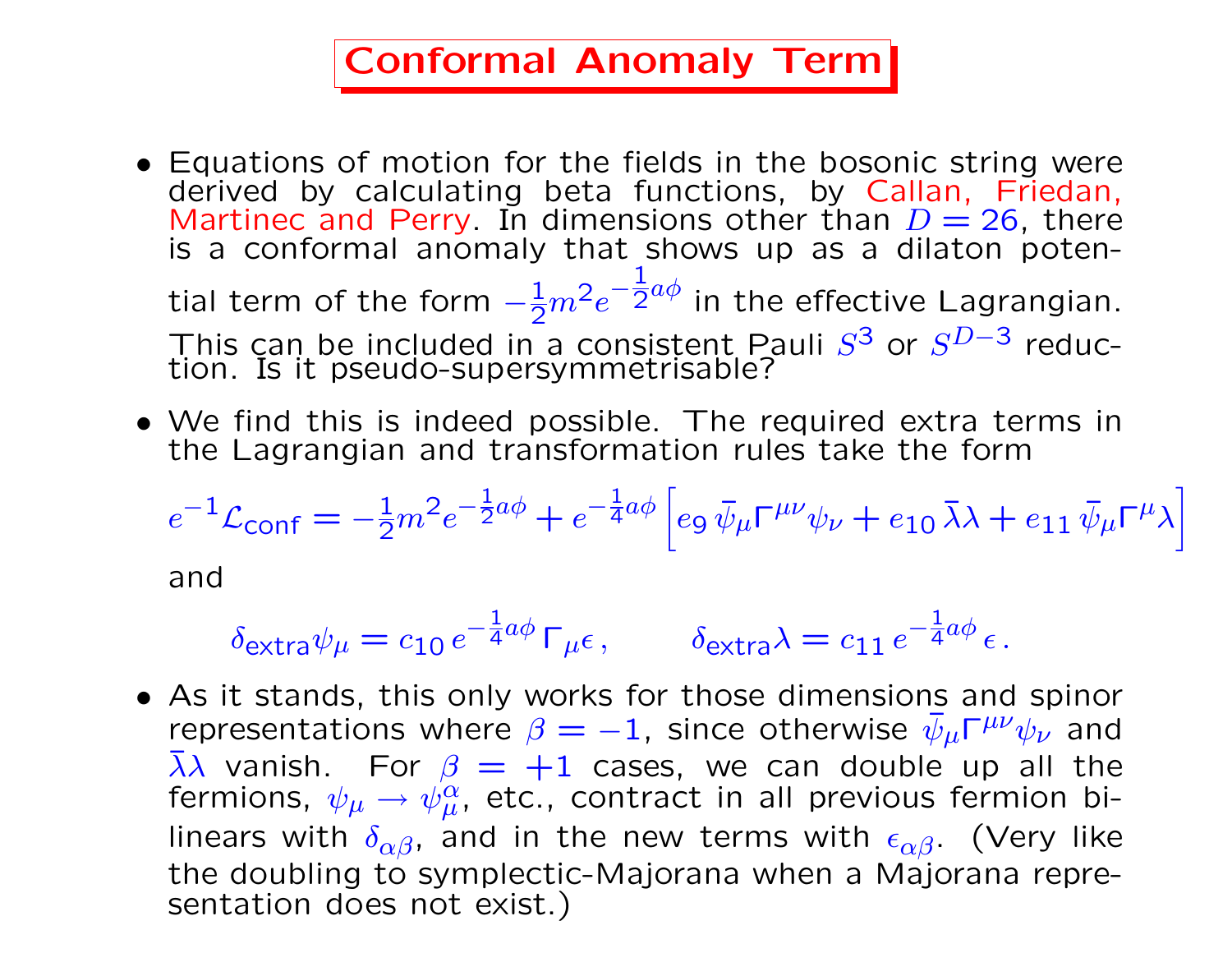### Summary and Discussion

- Can pseudo-supersymmetrise the effective action for the bosonic string in any dimension  $D$ . A Yang-Mills multiplet can be added in too, thus giving an arbitrary- $D$  (pseudo) generalisation of  $\mathcal{N} = 1$ ,  $D = 10$  Einstein-Yang-Mills supergravity.
- Can also pseudo-supersymmetrise a certain exponential potential term for the dilaton (conformal anomaly). There does not appear to exist a genuinely supersymmetric counterpart for this extension.
- Amongst the solutions of the theories will be bosonic BPStype solutions, for which there exist Killing spinors  $\epsilon$  satisfying

$$
\delta\psi_{\mu} = D_{\mu}\epsilon + e^{\frac{1}{2}a\phi} (c_1 \Gamma_{\mu\nu\rho\sigma} F^{\nu\rho\sigma} + c_2 F_{\mu\nu\rho} \Gamma^{\nu\rho}) \epsilon = 0, \delta\lambda = c_3 \left( (\Gamma^{\mu}\partial_{\mu}\phi) \epsilon + \frac{a}{12} e^{\frac{1}{2}a\phi} \Gamma^{\mu\nu\rho} F_{\mu\nu\rho} \epsilon \right) = 0.
$$

This gives first-order equations, which are easier to solve than the full second-order equations of motion. (Some solutions have been obtained by Haishan Liu, Hong Lü and Zhao-Long Wang.)

• It may be possible to use the pseudo-supersymmetry to gain a better understanding of why the consistent Pauli  $S^3$  and  $S^{D-3}$  reductions work.